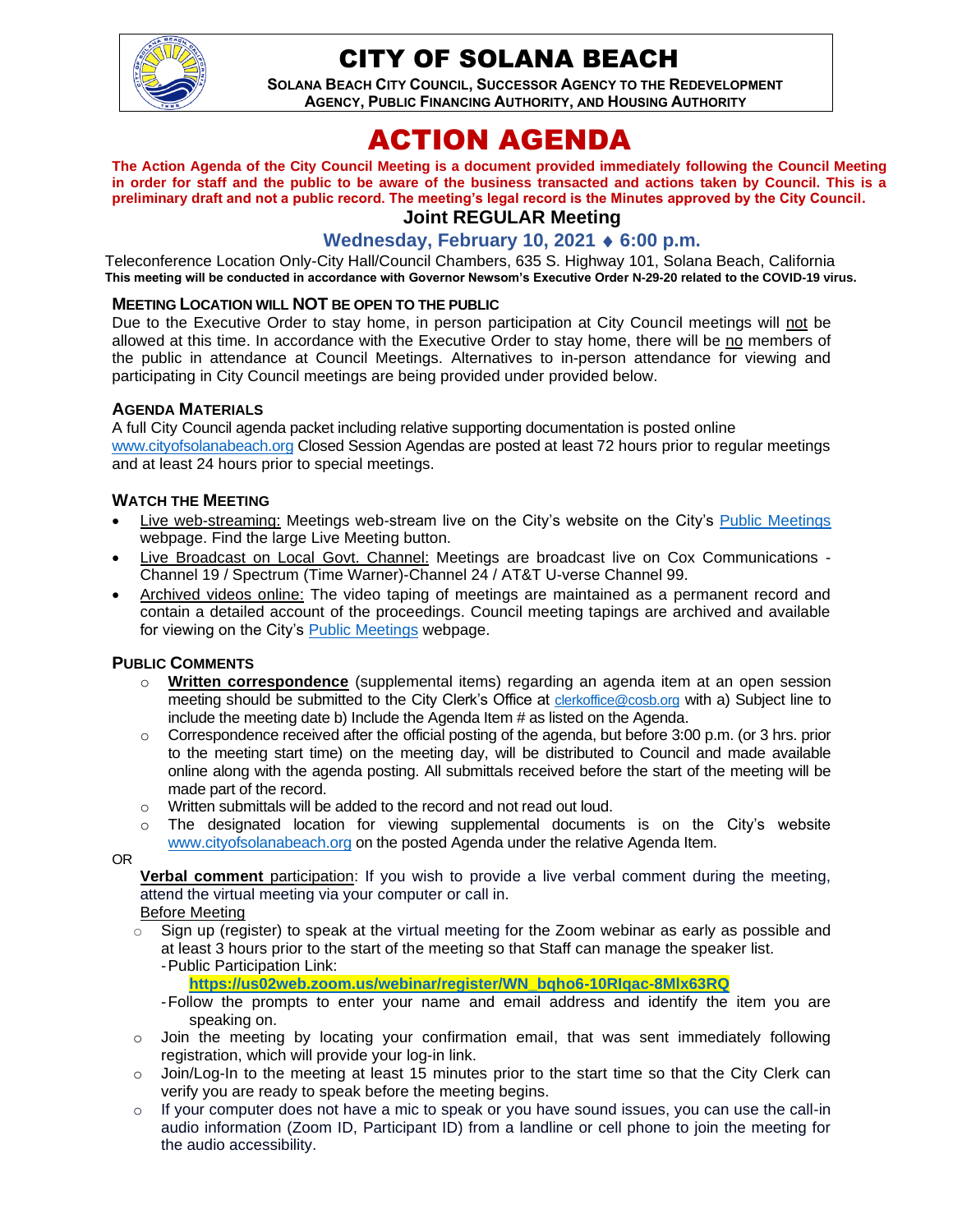o If you call in as well for better audio, mute your computer's speakers to eliminate feedback so that you do not have two audios competing when you are speaking.

During Meeting:

- o Choose Gallery View to see the presentations, when applicable.
- $\circ$  Participants will be called upon from those who have Registered and their name is identified by the City Clerk calling from the registration list. You will be called on by name and unmuted by the meeting organizer and then you may provide comments for the allotted time. Allotted speaker times are listed under each [Agenda s](https://urldefense.proofpoint.com/v2/url?u=https-3A__www.ci.solana-2Dbeach.ca.us_index.asp-3FSEC-3DF0F1200D-2D21C6-2D4A88-2D8AE1-2D0BC07C1A81A7-26Type-3DB-5FBASIC&d=DwMFaQ&c=euGZstcaTDllvimEN8b7jXrwqOf-v5A_CdpgnVfiiMM&r=1XAsCUuqwK_tji2t0s1uIQ&m=C7WzXfOw2_nkEFMJClT55zZsF4tmIf_7KTn0o1WpYqI&s=3DcsWExM2_nx_xpvFtXslUjphiXd0MDCCF18y_Qy5yU&e=)ection.

#### **SPECIAL ASSISTANCE NEEDED** - AMERICAN DISABILITIES ACT TITLE 2

In compliance with the Americans with Disabilities Act of 1990, persons with a disability may request an agenda in appropriate alternative formats as required by Section 202. Any person with a disability who requires a modification or accommodation in order to participate in a meeting should direct such request to the City Clerk's office (858) 720-2400 [clerkoffice@cosb.org](mailto:EMAILGRP-CityClerksOfc@cosb.org) at least 72 hours prior to the meeting.

| <b>CITY COUNCILMEMBERS</b>                 |                                        |                                              |                                                   |
|--------------------------------------------|----------------------------------------|----------------------------------------------|---------------------------------------------------|
| Lesa Heebner, Mayor                        |                                        |                                              |                                                   |
| <b>Kristi Becker</b><br>Deputy Mayor       | <b>Kelly Harless</b><br>Councilmember  | David A. Zito<br>Councilmember<br>District 1 | <b>Jewel Edson</b><br>Councilmember<br>District 3 |
| <b>Gregory Wade</b><br><b>City Manager</b> | Johanna Canlas<br><b>City Attorney</b> |                                              | Angela Ivey<br><b>City Clerk</b>                  |

#### **SPEAKERS:**

See Public Participation on the first page of the Agenda for publication participation options.

#### **READING OF ORDINANCES AND RESOLUTIONS:**

Pursuant to [Solana Beach Municipal Code](https://www.codepublishing.com/CA/SolanaBeach/) Section 2.04.460, at the time of introduction or adoption of an ordinance or adoption of a resolution, the same shall not be read in full unless after the reading of the title, further reading is requested by a member of the Council. If any Councilmember so requests, the ordinance or resolution shall be read in full. In the absence of such a request, this section shall constitute a waiver by the council of such reading.

## **CALL TO ORDER AND ROLL CALL:**

## **CLOSED SESSION REPORT:**

## **FLAG SALUTE:**

#### **PROCLAMATIONS/CERTIFICATES:** *Ceremonial*

Black History Month

## **APPROVAL OF AGENDA:**

#### **ORAL COMMUNICATIONS:**

*Note to Public: Refer to Public Participation for information on how to submit public comment.* 

This portion of the agenda provides an opportunity for members of the public to address the City Council on items relating to City business and not appearing on today's agenda by having submitted written comments for the record to be filed with the record or by registering to join the virtual meeting online to speak live, per the Public Participation instructions on the Agenda.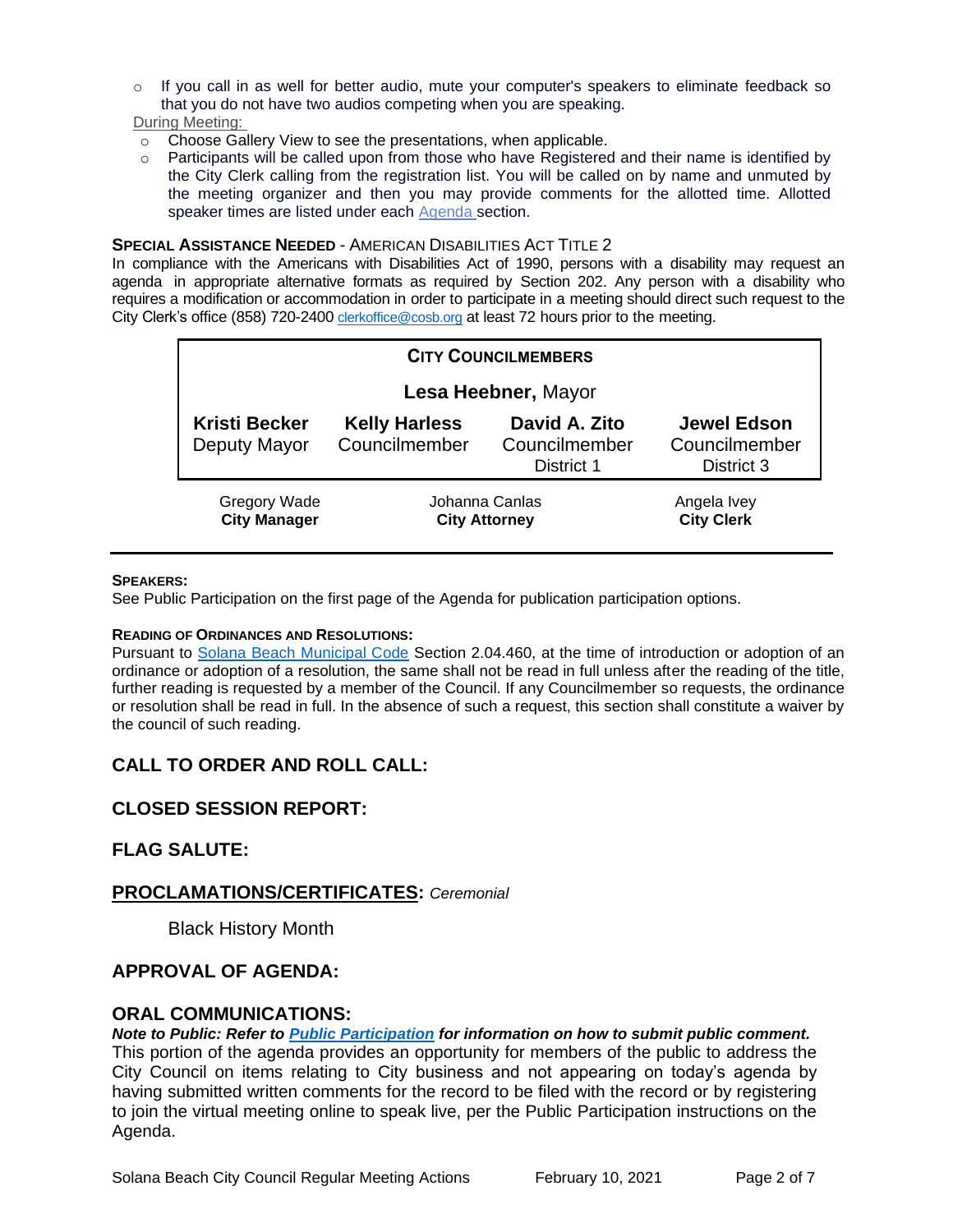Comments relating to items on this evening's agenda are taken at the time the items are heard. Pursuant to the Brown Act, no action shall be taken by the City Council on public comment items. Council may refer items to the City Manager for placement on a future agenda. The maximum time allotted for each speaker is THREE MINUTES (SBMC 2.04.190).

#### **COUNCIL COMMUNITY ANNOUNCEMENTS / COMMENTARY:**

*An opportunity for City Council to make brief announcements or report on their activities. These items are not agendized for official City business with no action or substantive discussion.* 

## **A. CONSENT CALENDAR:** (Action Items) (A.1. - A.5.)

*Note to Public: Refer to Public Participation for information on how to submit public comment.*  Items listed on the Consent Calendar are to be acted in a single action of the City Council unless pulled for discussion.

Any member of the public may address the City Council on an item of concern by submitting written correspondence for the record to be filed with the record or by registering to join the virtual meeting online to speak live, per the Public Participation instructions on the Agenda. The maximum time allotted for each speaker is THREE MINUTES (SBMC 2.04.190).

Those items removed from the Consent Calendar by a member of the Council will be trailed to the end of the agenda, while Consent Calendar items removed by the public will be discussed immediately after approval of the Consent Calendar.

## **A.1. Minutes of the City Council.**

Recommendation: That the City Council

1. Approve the Minutes of the January 13, 2021 City Council meetings.

Minutes [http://www.ci.solana-beach.ca.us/index.asp?SEC=F0F1200D-21C6-4A88-8AE1-0BC07C1A81A7&Type=B\\_BASIC](http://www.ci.solana-beach.ca.us/index.asp?SEC=F0F1200D-21C6-4A88-8AE1-0BC07C1A81A7&Type=B_BASIC) **COUNCIL ACTION: Approved 5/0**

## **A.2. Register Of Demands.** (File 0300-30)

Recommendation: That the City Council

1. Ratify the list of demands for January 9, 2021 – January 22, 2021.

[Item A.2. Report \(click here\)](https://solanabeach.govoffice3.com/vertical/Sites/%7B840804C2-F869-4904-9AE3-720581350CE7%7D/uploads/Item_A.2._Report_(click_here)_2-10-21_-_O.pdf)

*Posted Reports & Supplemental Docs contain records up to the cut off time, prior to the start of the meeting, for processing new submittals. The final official record containing handouts, PowerPoints, etc. can be obtained through a Records Request to the City Clerk's Office.*

**COUNCIL ACTION: Approved 5/0**

## **A.3. General Fund Budget Adjustments for Fiscal Year 2020/21.** (File 0330-30)

Recommendation: That the City Council

1. Receive the report listing changes made to the Fiscal Year 2020/21 General Fund Adopted Budget.

#### [Item A.3. Report \(click here\)](https://solanabeach.govoffice3.com/vertical/Sites/%7B840804C2-F869-4904-9AE3-720581350CE7%7D/uploads/Item_A.3._Report_(click_here)_2-10-21_-_O.pdf)

*Posted Reports & Supplemental Docs contain records up to the cut off time, prior to the start of the meeting, for processing new submittals. The final official record containing handouts, PowerPoints, etc. can be obtained through a Records Request to the City Clerk's Office.*

**COUNCIL ACTION: Approved 5/0**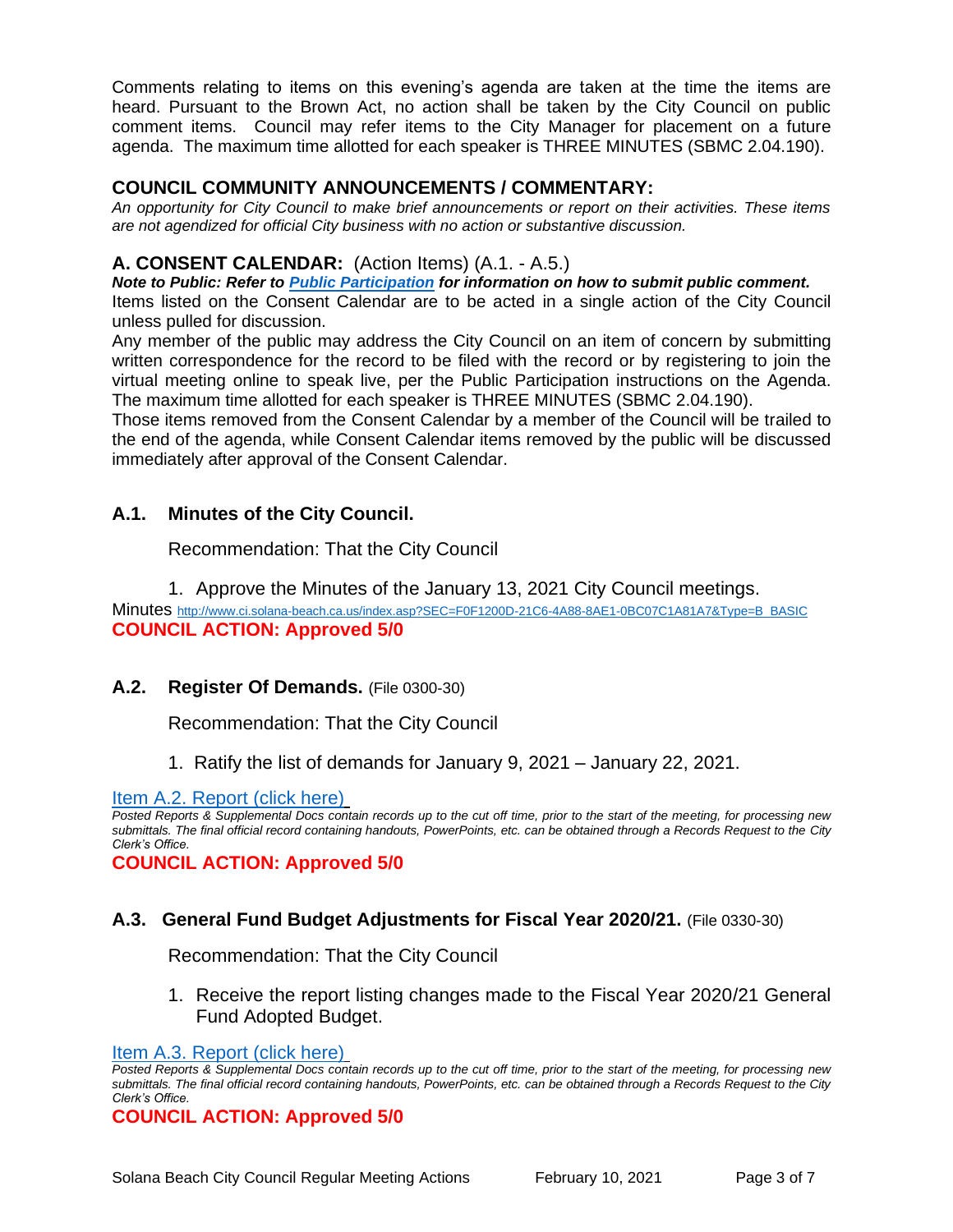## **A.4. Coronavirus Emergency Paid Sick Leave Extension.** (File 0520-00)

Recommendation: That the City Council

1. Approve **Resolution 2021-014** adopting the side letter agreements with Solana Beach Firefighters' Association (SBFA), Marine Safety Employee Group and the Public Works employees.

[Item A.4. Report \(click here\)](https://solanabeach.govoffice3.com/vertical/Sites/%7B840804C2-F869-4904-9AE3-720581350CE7%7D/uploads/Item_A.4._Report_(click_here)_2-10-21_-_O.pdf)

**COUNCIL ACTION: Approved 5/0**

**A.5. Emergency Services' Order 2021-002 Lifting the Suspension of Temporary Use Permits (TUPs) during the State Regional Stay at Home Order or County Public Health Order and Conditioning All Issued TUPs to Comply with Applicable Public Health Orders.** (File 0230-10)

Recommendation: That the City Council

1. Adopt **Resolution 2021-023**, ratifying and confirming Emergency Order 2021-002.

[Item A.5. Report \(click here\)](https://solanabeach.govoffice3.com/vertical/Sites/%7B840804C2-F869-4904-9AE3-720581350CE7%7D/uploads/Item_A.5._Report_(click_here)_02-10-21_-_O.pdf)

*Posted Reports & Supplemental Docs contain records up to the cut off time, prior to the start of the meeting, for processing new submittals. The final official record containing handouts, PowerPoints, etc. can be obtained through a Records Request to the City Clerk's Office.*

**COUNCIL ACTION: Approved 5/0**

## **B. PUBLIC HEARINGS:** (B.1.)

*Note to Public: Refer to Public Participation for information on how to submit public comment.*  Any member of the public may address the City Council on an item of concern by submitting written correspondence for the record to be filed with the record or by registering to join the virtual meeting online to speak live, per the Public Participation instructions on the Agenda.

The maximum time allotted for each speaker is THREE MINUTES (SBMC 2.04.190). An applicant or designee(s) for a private development/business project, for which the public

hearing is being held, is allotted a total of fifteen minutes to speak, as per SBMC 2.04.210. A portion of the fifteen minutes may be saved to respond to those who speak in opposition. All other speakers have three minutes each.

After considering all of the evidence, including written materials and oral testimony, the City Council must make a decision supported by findings and the findings must be supported by substantial evidence in the record.

#### **B.1. Public Hearing: 840 Avocado Place, Applicant: Morrison, Case DRP20- 004/SDP20-008.** (File 0600-40)

The proposed project meets the minimum zoning requirements under the SBMC, may be found to be consistent with the General Plan and may be found, as conditioned, to meet the discretionary findings required as discussed in this report to approve a DRP and administratively issue a SDP. Therefore, Staff recommends that the City Council:

*Posted Reports & Supplemental Docs contain records up to the cut off time, prior to the start of the meeting, for processing new submittals. The final official record containing handouts, PowerPoints, etc. can be obtained through a Records Request to the City Clerk's Office.*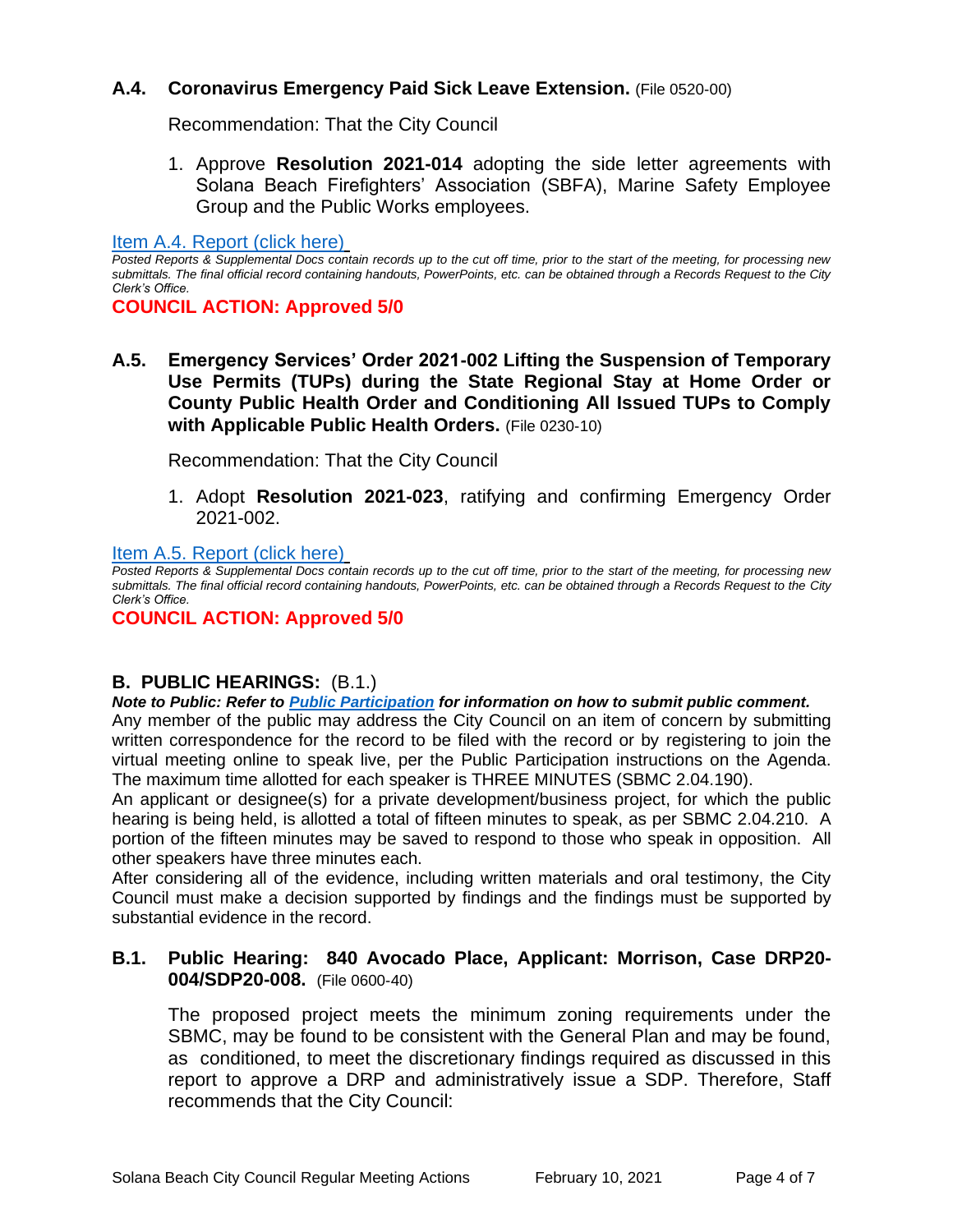- 1. Conduct the Public Hearing: Open the Public Hearing, Report Council Disclosures, Receive Public Testimony, and Close the Public Hearing.
- 2. Find the project exempt from the California Environmental Quality Act pursuant to Section 15303 of the State CEQA Guidelines; and
- 3. If the City Council makes the requisite findings and approves the project, adopt **Resolution 2021-017** conditionally approving a DRP and an administrative SDP to construct a new two-story, single-family residence with an attached three-car garage and perform associated site improvements on a vacant lot at 840 Avocado Place, Solana Beach.

[Item B.1. Report \(click here\)](https://solanabeach.govoffice3.com/vertical/Sites/%7B840804C2-F869-4904-9AE3-720581350CE7%7D/uploads/Item_B.1._Report_(click_here)_2-10-21._-_O.pdf)

[Item B.1. Supplemental Docs \(updated 2-9-21\)](https://solanabeach.govoffice3.com/vertical/Sites/%7B840804C2-F869-4904-9AE3-720581350CE7%7D/uploads/Item_B.1._Supplemental_Docs_(upd._2-8-21)_-_O.pdf)

*Posted Reports & Supplemental Docs contain records up to the cut off time, prior to the start of the meeting, for processing new submittals. The final official record containing handouts, PowerPoints, etc. can be obtained through a Records Request to the City Clerk's Office.*

## **COUNCIL ACTION: Approved 5/0**

## **C. STAFF REPORTS: (C.1. – C.2.)**

*Note to Public: Refer to Public Participation for information on how to submit public comment.*  Any member of the public may address the City Council on an item of concern by submitting written correspondence for the record to be filed with the record or by registering to join the virtual meeting online to speak live, per the Public Participation instructions on the Agenda. The maximum time allotted for each speaker is THREE MINUTES (SBMC 2.04.190).

**C.1.** This Item # intentionally left blank.

## **C.2. Community Grant Program Fiscal Year 2021/22 and Extension of the Community Grant Program FY 2020/21.** (File 0330-25)

Recommendation: That the City Council

- 1. Approve **Resolution 2021-015** authorizing the FY 2021/22 Community Grant Program.
- 2. Consider approval of **Resolution 2021-016** authorizing an extension of the FY 2020/21 Community Grant Program.

#### Item [C.2. Report \(click here\)](https://solanabeach.govoffice3.com/vertical/Sites/%7B840804C2-F869-4904-9AE3-720581350CE7%7D/uploads/Item_C.2._Report_(click_here)_2-10-21_-_O.pdf)

*Posted Reports & Supplemental Docs contain records up to the cut off time, prior to the start of the meeting, for processing new submittals. The final official record containing handouts, PowerPoints, etc. can be obtained through a Records Request to the City Clerk's Office.*

**COUNCIL ACTION: Approved 5/0**

## **WORK PLAN COMMENTS:**

*Adopted June 12, 2019*

#### **COMPENSATION & REIMBURSEMENT DISCLOSURE:**

GC: Article 2.3. Compensation: 53232.3. (a) Reimbursable expenses shall include, but not be limited to, meals, lodging, and travel. 53232.3 (d) Members of a legislative body shall provide brief reports on meetings attended at the expense of the local agency "*City*" at the next regular meeting of the legislative body.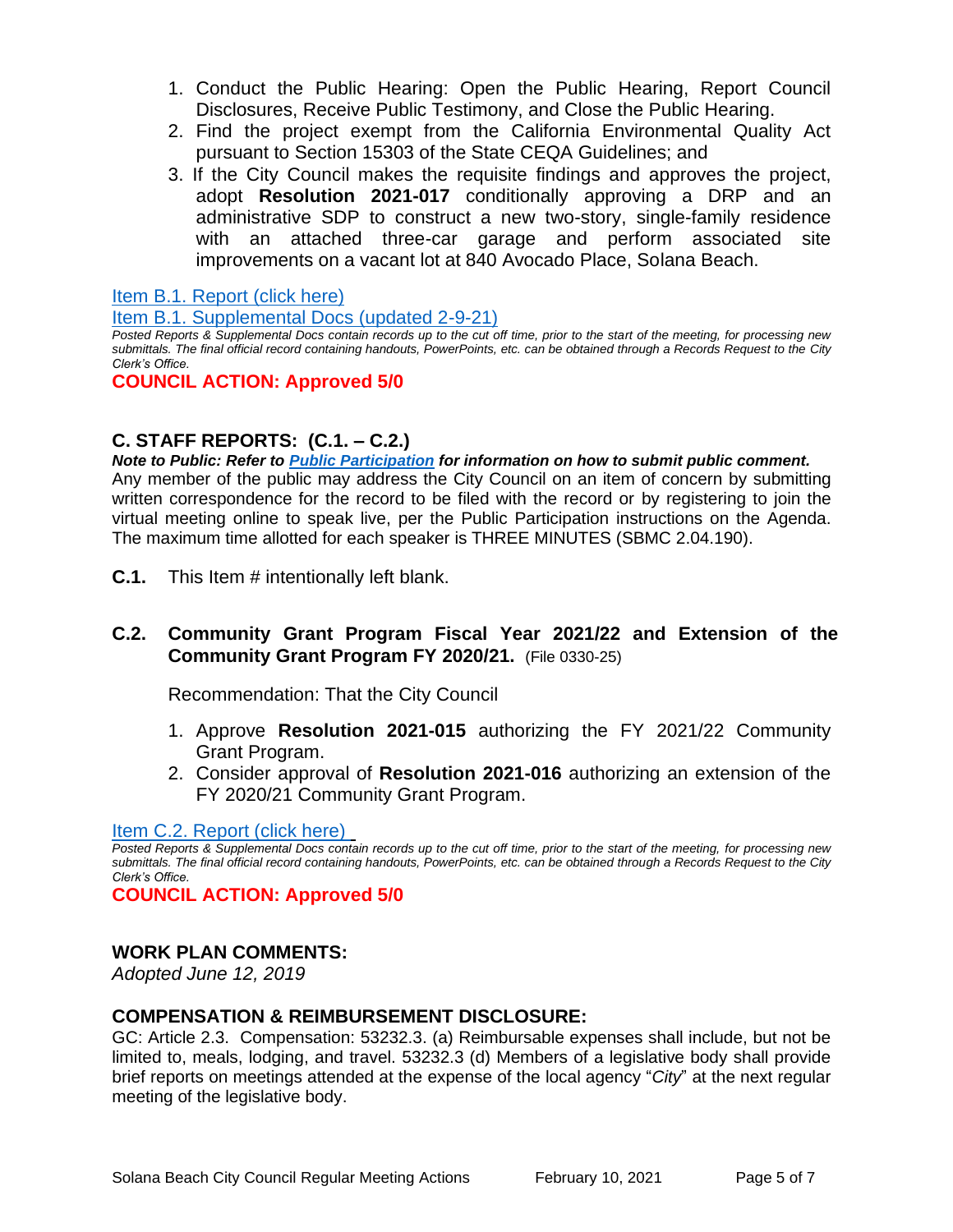## **COUNCIL COMMITTEE REPORTS:** [Council Committees](https://www.ci.solana-beach.ca.us/index.asp?SEC=584E1192-3850-46EA-B977-088AC3E81E0D&Type=B_BASIC)

## **REGIONAL COMMITTEES: (outside agencies, appointed by this Council)**

- a. City Selection Committee (meets twice a year) Primary-Heebner, Alternate-Edson
- b. Clean Energy Alliance (CEA) JPA: Primary-Becker, Alternate-Zito
- c. County Service Area 17: Primary- Harless, Alternate-Edson
- d. Escondido Creek Watershed Authority: Becker /Staff (no alternate).
- e. League of Ca. Cities' San Diego County Executive Committee: Primary-Becker, Alternate-Harless. Subcommittees determined by its members.
- f. League of Ca. Cities' Local Legislative Committee: Primary-Harless, Alternate-Becker
- g. League of Ca. Cities' Coastal Cities Issues Group (CCIG): Primary-Becker, Alternate-**Harless**
- h. North County Dispatch JPA: Primary-Harless, Alternate-Becker
- i. North County Transit District: Primary-Edson, Alternate-Harless
- j. Regional Solid Waste Association (RSWA): Primary-Harless, Alternate-Zito
- k. SANDAG: Primary-Heebner, 1<sup>st</sup> Alternate-Zito, 2<sup>nd</sup> Alternate-Edson. Subcommittees determined by its members.
- l. SANDAG Shoreline Preservation Committee: Primary-Becker, Alternate-Zito
- m. San Dieguito River Valley JPA: Primary-Harless, Alternate-Becker
- n. San Elijo JPA: Primary-Zito, Primary-Becker, Alternate-City Manager
- o. 22<sup>nd</sup> Agricultural District Association Community Relations Committee: Primary-Edson, Primary-Heebner

#### **STANDING COMMITTEES: (All Primary Members)** *(Permanent Committees)*

- a. Business Liaison Committee Zito, Edson.
- b. Fire Dept. Management Governance & Organizational Evaluation Harless, Edson
- c. Highway 101 / Cedros Ave. Development Committee Edson, Heebner
- d. Parks and Recreation Committee Zito, Harless
- e. Public Arts Committee Edson, Heebner
- f. School Relations Committee Becker, Harless
- g. Solana Beach-Del Mar Relations Committee Heebner, Edson

#### **CITIZEN COMMISSION(S)**

a. Climate Action Commission: Primary-Zito, Alternate-Becker

## **ADJOURN:**

#### *Next Regularly Scheduled Meeting is February 24, 2021*

*Always refer the City's website Event Calendar for Special Meetings or an updated schedule. Or Contact City Hall 858-720-2400*

*[www.cityofsolanabeach.org](http://www.cityofsolanabeach.org/)* 

#### **AFFIDAVIT OF POSTING**